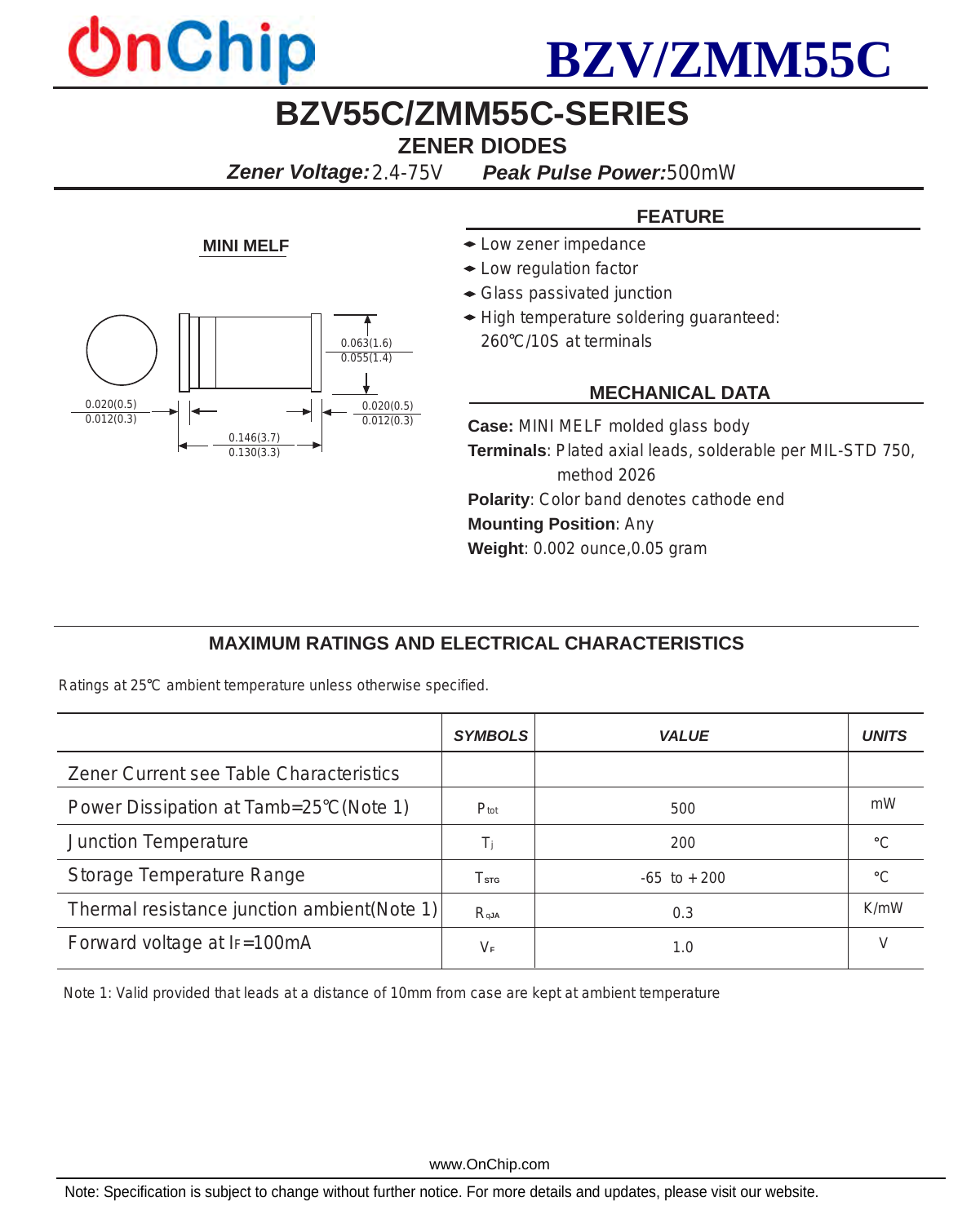## **OnChip**



### ELECTRICAL CHARACTERISTICS (at TA=25°C unless otherwise noted)

|               | Nominal<br>ZenerVoltage |                 | Test<br>Current | Maximum Zener<br>Impedance |         |            | <b>Maximum Reverse</b><br>Leakage Current |                               | Typical<br>Temperature | Maximum<br>Regulator<br>Current |
|---------------|-------------------------|-----------------|-----------------|----------------------------|---------|------------|-------------------------------------------|-------------------------------|------------------------|---------------------------------|
| Device Type   | VZ@IZT                  |                 | <b>Izt</b>      | Zzr@Izr                    | Zzk@Izk | <b>Izk</b> | IR                                        | $\overline{\omega_{\rm V_R}}$ | Coefficient            | <b>IzM</b>                      |
|               | Min                     | Max             | mA              | Ohms                       | Ohms    | mA         | mA                                        | <b>Volts</b>                  | $(\% / ^{\circ}C)$     | mA                              |
| BZV/ZMM55C2V4 | 2.28                    | 2.56            | 5.0             | 85                         | 600     | 1.0        | 50                                        | 1.0                           | $-0.085$               | 155                             |
| BZV/ZMM55C2V7 | 2.5                     | 2.9             | 5.0             | 85                         | 600     | 1.0        | 10                                        | 1.0                           | $-0.080$               | 135                             |
| BZV/ZMM55C3V0 | 2.8                     | 3.2             | 5.0             | 85                         | 600     | 1.0        | 4.0                                       | 1.0                           | $-0.075$               | 125                             |
| BZV/ZMM55C3V3 | 3.1                     | 3.5             | 5.0             | 85                         | 600     | 1.0        | 2.0                                       | 1.0                           | $-0.070$               | 115                             |
| BZV/ZMM55C3V6 | 3.4                     | 3.8             | 5.0             | 85                         | 600     | 1.0        | 2.0                                       | 1.0                           | $-0.065$               | 105                             |
| BZV/ZMM55C3V9 | 3.7                     | 4.1             | 5.0             | 85                         | 600     | 1.0        | 2.0                                       | 1.0                           | $-0.060$               | 95                              |
| BZV/ZMM55C4V3 | 4.0                     | 4.6             | 5.0             | 75                         | 600     | 1.0        | 1.0                                       | 1.0                           | $\pm 0.055$            | 90                              |
| BZV/ZMM55C4V7 | 4.4                     | 5.0             | 5.0             | 60                         | 600     | 1.0        | 0.5                                       | 1.0                           | ±0.030                 | 85                              |
| BZV/ZMM55C5V1 | 4.8                     | 5.4             | 5.0             | 35                         | 550     | 1.0        | 0.1                                       | 1.0                           | $\pm 0.030$            | 80                              |
| BZV/ZMM55C5V6 | 5.2                     | 6.0             | 5.0             | 25                         | 450     | 1.0        | 0.1                                       | 1.0                           | $+0.038$               | 70                              |
| BZV/ZMM55C6V2 | 5.8                     | 6.6             | 5.0             | 10                         | 200     | 1.0        | 0.1                                       | 2.0                           | $+0.045$               | 64                              |
| BZV/ZMM55C6V8 | 6.4                     | 7.2             | 5.0             | 8                          | 150     | 1.0        | 0.1                                       | 3.0                           | $+0.050$               | 58                              |
| BZV/ZMM55C7V5 | 7.0                     | 7.9             | 5.0             | $\overline{7}$             | 50      | 1.0        | 0.1                                       | 5.0                           | $+0.058$               | 53                              |
| BZV/ZMM55C8V2 | 7.7                     | 8.7             | 5.0             | $\overline{7}$             | 50      | 1.0        | 0.1                                       | 6.2                           | $+0.062$               | 74                              |
| BZV/ZMM55C9V1 | 8.5                     | 9.6             | 5.0             | 10                         | 50      | 1.0        | 0.1                                       | 6.8                           | $+0.068$               | 43                              |
| BZV/ZMM55C10  | 9.4                     | 10.6            | 5.0             | 15                         | 70      | 1.0        | 0.1                                       | 7.5                           | $+0.075$               | 40                              |
| BZV/ZMM55C11  | 10.4                    | 11.6            | 5.0             | 20                         | 70      | 1.0        | 0.1                                       | 8.2                           | $+0.076$               | 36                              |
| BZV/ZMM55C12  | 11.4                    | 12.7            | 5.0             | 20                         | 90      | 1.0        | 0.1                                       | 9.1                           | $+0.077$               | 32                              |
| BZV/ZMM55C13  | 12.4                    | 14.1            | 5.0             | 26                         | 110     | 1.0        | 0.1                                       | 10                            | $+0.079$               | 29                              |
| BZV/ZMM55C15  | 13.8                    | 15.6            | 5.0             | 30                         | 110     | 1.0        | 0.1                                       | 11                            | $+0.082$               | 27                              |
| BZV/ZMM55C16  | 15.3                    | 17.1            | 5.0             | 40                         | 170     | 1.0        | 0.1                                       | 12                            | $+0.083$               | 24                              |
| BZV/ZMM55C18  | 16.8                    | 19.1            | 5.0             | 50                         | 170     | 1.0        | 0.1                                       | 13                            | $+0.085$               | 21                              |
| BZV/ZMM55C20  | 18.8                    | 21.2            | 5.0             | 55                         | 220     | 1.0        | 0.1                                       | 15                            | $+0.086$               | 20                              |
| BZV/ZMM55C22  | 20.8                    | 23.3            | 5.0             | 55                         | 220     | 1.0        | 0.1                                       | 16                            | $+0.087$               | 18                              |
| BZV/ZMM55C24  | 22.8                    | 25.6            | 5.0             | 80                         | 220     | 1.0        | 0.1                                       | 18                            | $+0.088$               | 16                              |
| BZV/ZMM55C27  | 25.1                    | 28.9            | 5.0             | 80                         | 220     | 1.0        | 0.1                                       | 20                            | $+0.090$               | 14                              |
| BZV/ZMM55C30  | 28                      | 32              | 5.0             | 80                         | 220     | 1.0        | 0.1                                       | 22                            | $+0.091$               | 13                              |
| BZV/ZMM55C33  | $\overline{31}$         | $\overline{35}$ | 5.0             | 80                         | 220     | 1.0        | 0.1                                       | $\overline{24}$               | $+0.092$               | $\overline{12}$                 |
| BZV/ZMM55C36  | 34                      | 38              | 5.0             | 80                         | 220     | 1.0        | 0.1                                       | 27                            | $+0.093$               | 11                              |
| BZV/ZMM55C39  | 37                      | 41              | 2.5             | 90                         | 500     | 0.5        | 0.1                                       | 30                            | $+0.094$               | 10                              |
| BZV/ZMM55C43  | 40                      | 46              | 2.5             | 90                         | 600     | 0.5        | 0.1                                       | 33                            | $+0.095$               | 9.2                             |
| BZV/ZMM55C47  | 44                      | 50              | 2.5             | 110                        | 700     | 0.5        | 0.1                                       | 36                            | $+0.095$               | 8.5                             |
| BZV/ZMM55C51  | 48                      | 54              | 2.5             | 125                        | 700     | 0.5        | 0.1                                       | 39                            | $+0.096$               | 7.8                             |
| BZV/ZMM55C56  | 52                      | 60              | 2.5             | 135                        | 1000    | 0.5        | 0.1                                       | 43                            | $+0.096$               | 7.0                             |
| BZV/ZMM55C62  | 58                      | 66              | 2.5             | 150                        | 1000    | 0.5        | 0.1                                       | 47                            | $+0.096$               | 6.4                             |
| BZV/ZMM55C68  | 64                      | 72              | 2.5             | 200                        | 1000    | 0.5        | 0.1                                       | 51                            | $+0.096$               | 5.9                             |
| BZV/ZMM55C75  | $\overline{70}$         | $\overline{80}$ | 2.5             | 250                        | 1500    | 0.5        | $\overline{0.1}$                          | $\overline{56}$               | $+0.096$               | 5.3                             |

Note 1: Suffix "B" indicate  $\pm 2\%$  tolerance Note 2: Suffix "A" indicate +1% tolerance

Note: Specification is subject to change without further notice. For more details and updates, please visit our website.